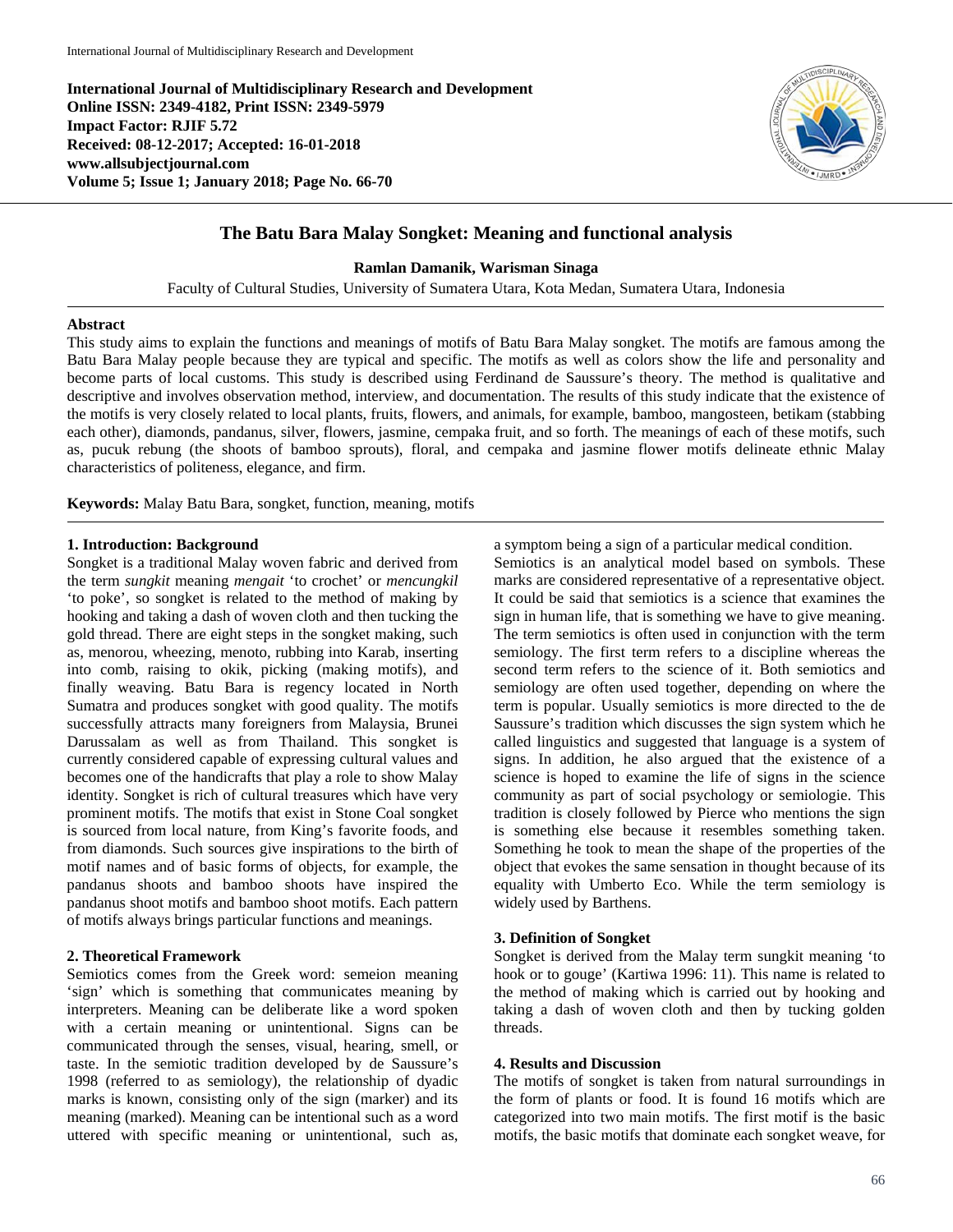example, betikam shoots motif, silver shoot motif, pandan shoot motif, and caul shoot motif. The second is an additional motif which is meant to add the beauty of the songket motif and its position is not the same as the basic motif and is usually positioned on the bottom or edge of the songket cloth. The positions can be horizontal and vertical in songket cloth, and this additional motif is terminated with chisel edges, such as, bamboo shoots, mangosteen shoots, flower sarongs, cauliflower, jasmine flowers, cape flowers, cempaka flowers, tebar flowers, lawan clouds, elbows, wajik (sweet rice), and palace fences.

## **Functions of Songket Motifs**

The main function of Songket motifs is not only to give a distinctive identity for the Malay people and their culture but also to beautify the appearance of the person who wears it because it has nice decorations. The motifs are also able to determine the communication medium conveying the purpose of certain intentions from the people who see it. The motifs are not only to contain the uniqueness of Malay songket but also to show the social status because certain motifs are only owned by certain person but do not belong to other common people.

In the past the songket motifs were sacral, but today, because many people of all levels of society can purchase and wear songket easily, the function has shifted. Songket motifs are not only found in the fabric or woven songket but now the motifs have been used for Muslim cap (or peci) and household materials, such as, table cloth, pillowcase, refrigerator cover

# and so forth.

## **Meanings of Songket Motifs**

Each songket motif possesses meaning and philosophical values which are intended by the weavers personally to show their capabilities of absorbing local environment, of sending messages, of disseminating, of transforming teachings, and of placing the appropriate course. Moreover, each motif also refers to the habits or culture, and the local community trust. The name also gives a lot of influences on the meaning of the songket motif, for example, before the entry of Islam the songket motif primarily used animals, for example, Naga Besaung (Besaung snake) or deer motifs but after Islam was accepted by local people as their religion, the motifs changed drastically; this was caused by the prohibition in Islam that animals as motifs could not be exploited since this will lead to *shiriq* (making god into two). The songket motifs are also linked or correlated to the character of ethnic Malay.

The dominant motifs in songket are flowers which can become the symbol of freshness and the diversity of aroma and joy; all these indicate that weaving activity has close relationship to nature and reflects that songket is commonly used by women. In ancient times, songket was woven by a woman while she was waiting for the arrival of her prospective husband. Although the songket motifs were known hundreds or even thousands of years ago, but the motifs do not undergo changes and additions. To know a thorough information in relation to songket motifs, readers are hoped to consider the followings:

| <b>Motif Name</b>     | <b>Motif Meaning</b>                                                                                                                                                                                                                                                                                                                                                                                                                    |
|-----------------------|-----------------------------------------------------------------------------------------------------------------------------------------------------------------------------------------------------------------------------------------------------------------------------------------------------------------------------------------------------------------------------------------------------------------------------------------|
| Fig 1: Betikam motif  | The betikam tips motif means that each edge (or shoots) meets and this motif is inspired from bamboo<br>shoot. Although the bamboo has different positions but between the end of one with the other end meet.<br>This motif brings the ideas about the nature of ethnic Malays who are friendly and greet each other when<br>they meet and who always build mutual cooperation among them; this cooperation is still found till today. |
| Fig 2: Silver motif   | The silver tips motif is considered to be the symbol of prosperity, perfection, and glory to the Malay<br>kingdom in the past. In addition, the motif is also related to the respects the palace servants gave to their<br>king.                                                                                                                                                                                                        |
| Fig 3: Pandanus motif | The pucuk pandan (pandanus tips) motif can be interpreted as the fragrant aroma and is the symbol of<br>progress that human beings should achieve when they live in the world. The fragrance always brings peace<br>as its is shown the pucuk (tip or shoot) of pandanus leaf.                                                                                                                                                          |

**Table 1**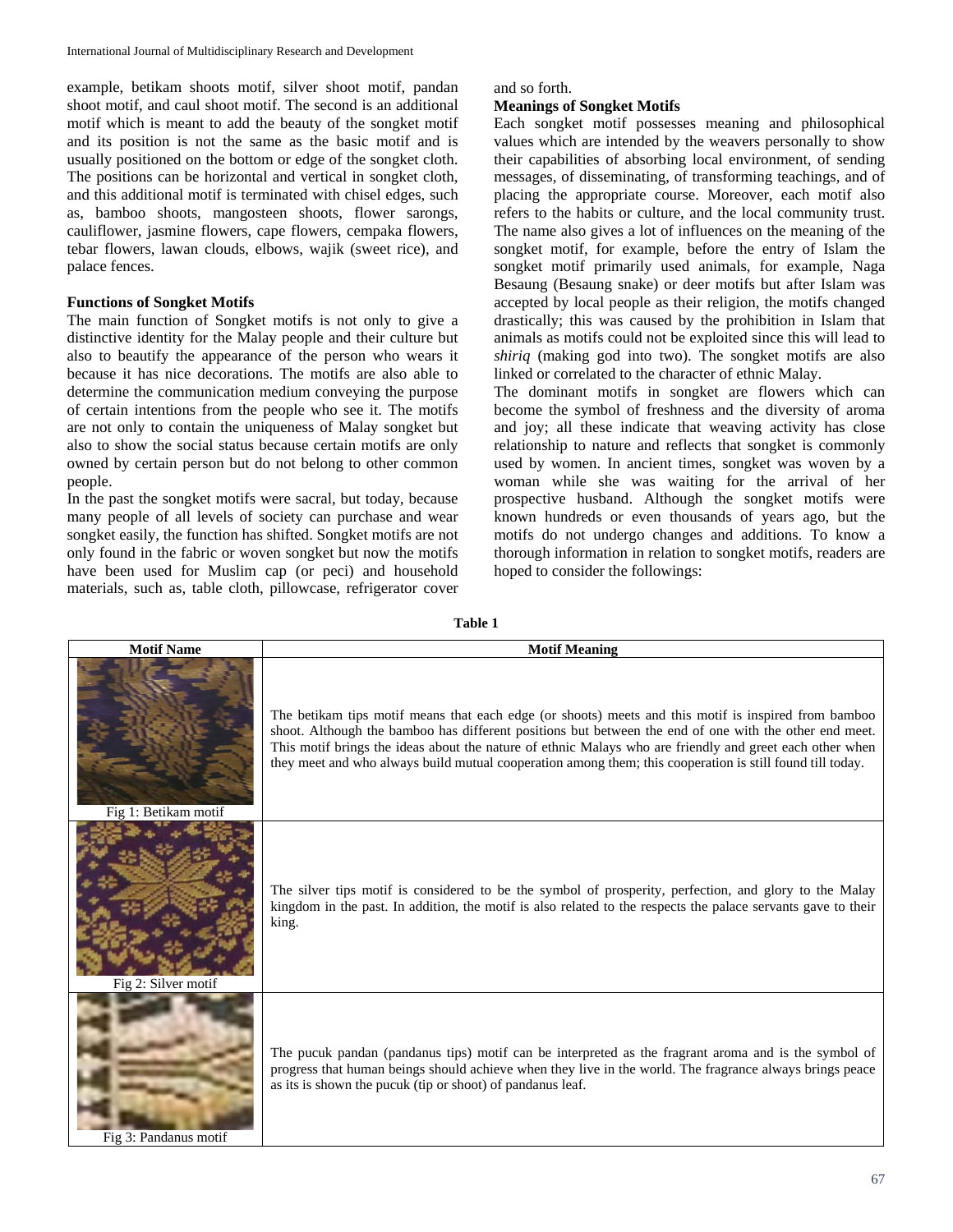| Fig 4: Cauli motif                 | The cauli flower motif is planned and made with a very perfect fabric and style and might indicate that<br>ethnic Malays always try to give their best for their life, their communities, society, religion, and for their<br>ethnic.                                                                                                                                                                                                                                                                                                                                                                                                                                                                                                                                                                                 |
|------------------------------------|-----------------------------------------------------------------------------------------------------------------------------------------------------------------------------------------------------------------------------------------------------------------------------------------------------------------------------------------------------------------------------------------------------------------------------------------------------------------------------------------------------------------------------------------------------------------------------------------------------------------------------------------------------------------------------------------------------------------------------------------------------------------------------------------------------------------------|
| Fig 5: Bamboo sprouts motif        | The bamboo sprouts is the embryo of bamboo and when it is used as a songket motif, it can be interpreted<br>as the foundation of life. The motif become the symbol of brotherhood and the sense of highness. Since<br>bamboo is tall plants meaning it is strong and is easily beaten or collapsed by winds. Therefore, the bamboo<br>sprouts motif is seen by local Malays as a solid principle so that they are not easily affected by things that<br>benefit for a moment or temporarily and as a symbol of long lasting, meaning that Malays will not be<br>extinct from the earth. This is relevant with the slogan Malays have: Tak kan hilang Melayu di Bumi (It is<br>impossible that Malays will dispappear from the Earth). Another meaning of this motif is that ethnic<br>Malays always think straightly. |
| Fig 6: Mangosteen motif            | Mangosteen motif can be interpreted that members of Malay ethnic always help each other and when there<br>are neighbors who need assistance, other people in their neighbourhood will come to their houses with open<br>hands. Malay's philosophy is 'living harmoniously, peacefully, and in cooperation'. This motif is also<br>related to the notion that Malays are clever and bring benefits in the society.                                                                                                                                                                                                                                                                                                                                                                                                     |
| Fig 7: Sarong with flower<br>motif | The sarong with flower motif can be the symbol of combination of cologne and of beauty. This motif is<br>generally found in Batu Baru and can be translated as the symbols of wanting and strong and inner beauty.                                                                                                                                                                                                                                                                                                                                                                                                                                                                                                                                                                                                    |
| Fig 8: Cauliflower motif           | The cauliflower motif is used in songket because the cherry blossoms symbolize simplicity. The<br>cauliflower, when it is peeled one strand, still remains other strands. This illustrates that the surrounding<br>nature provides sustainability to the people. This means that Malay ethnic has a simple community.                                                                                                                                                                                                                                                                                                                                                                                                                                                                                                 |
| Fig 9: Chrysolite flower motif     | Chrysolite flower motif can be found in the songket as well as jasmine flowers which have fragrant<br>headlands. The cempaka flowers are also combined with these two flowers; all these flowers can be<br>interpreted that the Malay ethnic really need beauty and always look after their politeness as well as they<br>will not easily forget their Creator.                                                                                                                                                                                                                                                                                                                                                                                                                                                       |
| Fig 10: Flower headland motif      | The flower headland motif is very fragrant and its fragrance is said to adorn the earth. This flower means<br>that Malay ethnic is very fond of paying visits and member of Malay ethnic are very hospitable when they<br>welcome their guests who come to visit them.                                                                                                                                                                                                                                                                                                                                                                                                                                                                                                                                                |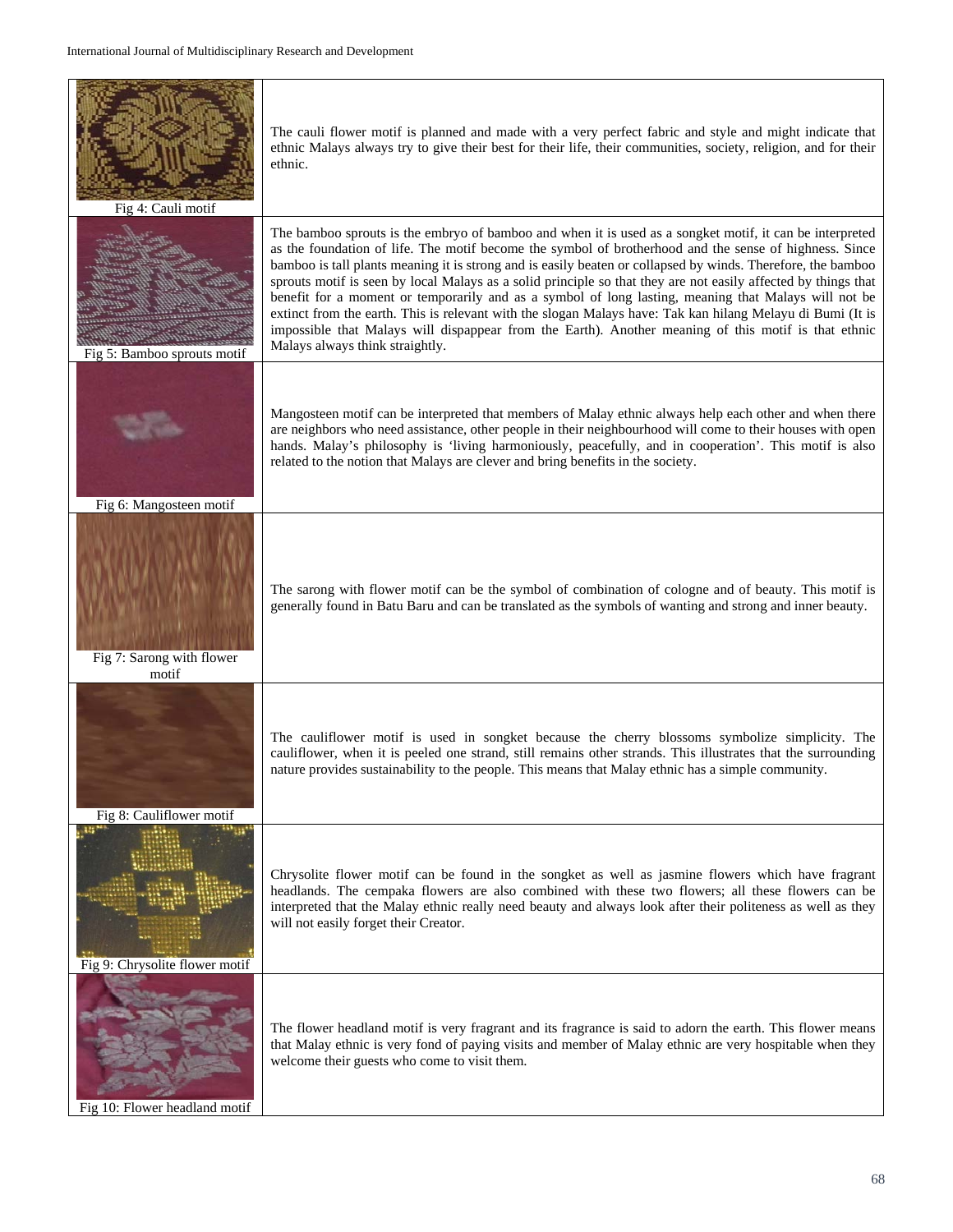| Fig 11: Larsome cloud motif  | The larsome cloud motif is inspired from clouds in the sky that move slowly when they are blown by wind.<br>Landing clouds are a series of motifs which are neatly arranged side by side and are inter-connected. The<br>sources of this motif can be from roots, leaves, and flowers. This motif means that there are harmony and<br>cohesiveness among members of Malay ethnic groups by keeping their own words.                                                                   |
|------------------------------|---------------------------------------------------------------------------------------------------------------------------------------------------------------------------------------------------------------------------------------------------------------------------------------------------------------------------------------------------------------------------------------------------------------------------------------------------------------------------------------|
| Fig 12: Wajik motif          | The wajik is a Malay King's favorite food which is made of pulut (glutinous rice) and brown sugar. These<br>diamonds are very difficult to separate because there are tight relationships among each other. This motif<br>means that the Malay people live in togetherness and are easily broken apart and boxed by other sides.                                                                                                                                                      |
| Fig 13: Palace fence motif   | The palace fence motif is always on the edge of the songket or is placed under the bottom. Its shape looks<br>like a fence which is interpreted that Malay ethnic are always ready to maintain the integrity, peace and<br>togetherness in their daily life.                                                                                                                                                                                                                          |
| Fig 14: Tebar flower motif   | The tebar flower motif is a collection or a combination of motifs, for example, mangosteen. mangosteen<br>motif meaning that only one motive just means ethnic Malay must help each other, then helping each other<br>is the philosophy of the bunga tebar motif so that when everything is carried out together, it becomes light<br>and is quickly finished. Another philosophy of this motif is that parents becomes the nature of mutual<br>assistance and it is always reminded. |
| Fig 15: Elbows motif         | The shape of the elbows motif is really connected to the notion that members of Malay ethnic have firm<br>concepts on nature and that they hold their responsibilities, mandate, obedience, and firmness.                                                                                                                                                                                                                                                                             |
| Fig 16: Jasmine flower motif | The jasmines are beautiful flowers and have fragrance. The jasmine flower motifs are interpreted that the<br>Malay ethnic always maintain their politeness, sanctity, and elegance in the community.                                                                                                                                                                                                                                                                                  |

## **5. Conclusions**

The study of songket motifs can be concluded as the followings: Batu Bara produced several conclusions, among others:

- 1. There are two devisions of motifs, for example, basic and additional motifs. The first might include betikam, pandan, silver, and cauli flower motifs. Finally, the additional motifs can function to add the beauty of songket. These motifs generally cover the followings: bamboo, mangosteen, clouds, elbows, keluang, sarongs, cauliflower, cempaka, jasmine, palace fence, diamonds, and spreading flowers.
- 2. Each motif has their respective meanings such as motifs of mangosteen whose shape looks like 'hand in hand' which is interpreted that members of Malay ethnic love cooperation.

## **6. References**

- 1. Abrams MH. A Glosary of Literature Tern. New York, Holt, Rinehart and Wiston, 1991.
- 2. Admansyah Tengku. Peranan Budaya Malay sebagai sub kultur Kebudayaan Nasional. Medan: Yayasan Karya Budaya Nasional, 1994.
- 3. De Saussure Ferdinand Course in General Linguistic